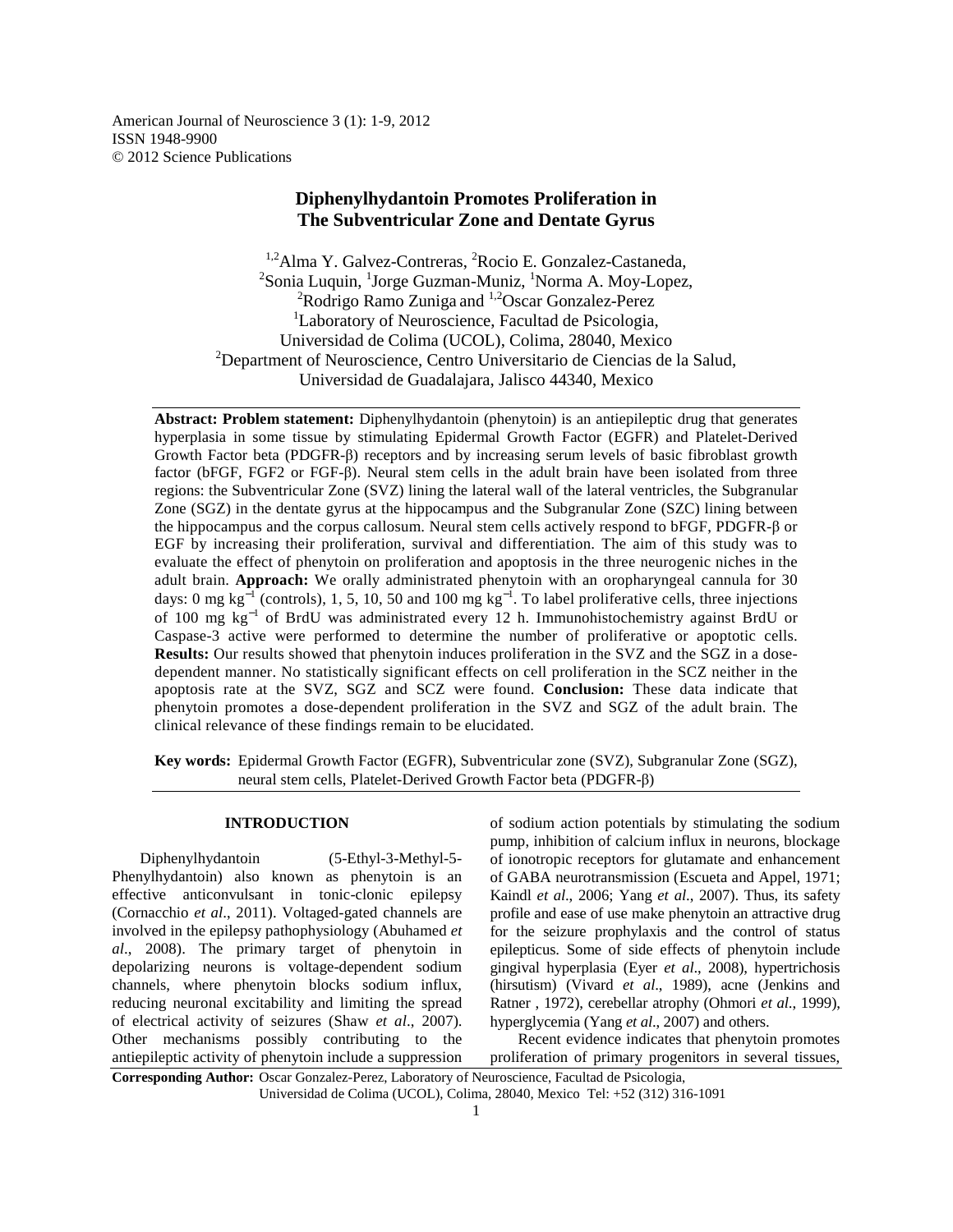such as: skin (Swamp *et al*., 2004), heart (Zhou *et al*., 2006), bone (Lau *et al*., 1995) and oral mucosa (Arya and Gulati, 2012; Sano *et al*., 2004). Phenytoin-induced tissue hyperplasia seems to be mediated by increasing levels of connective tissue growth factor (CCN2/CTGF), transforming growth factor β1 (TGFβ1) (Kantarci *et al*., 2007; Kuru *et al*., 2004), mRNA of Platelet-Derived Growth Factor (PDGF-β) (Dill *et al*., 1993; Iacopino *et al*., 1997), Fibroblast Growth Factor type-2 (FGF-2) (Saito *et al*., 1996; Sasaki and Maita, 1998; Turan *et al*., 2004) and Epidermal Growth Factor Receptors (EGFR) (Modeer and Andersson, 1990; Soory and Kasasa, 1997).

 In the adult mammalian brain, there are neural stem cells that produce new neurons and oligodendrocytes (Mackay-Sim, 2010). These multipotent progenitors are located in restricted regions: the Subventricular Zone (SVZ), lining the lateral wall of the lateral ventricle (Garcia-Verdugo *et al*., 1998), the Subgranular Zone (SGZ) located in the dentate gyrus at the hippocampus (Seri *et al*., 2004) and the Subcallosal Zone (SCZ), lining between the hippocampus and the corpus callosum (Seri *et al*., 2006). Neural stem cells and intermediate progenitors in these regions express a wide variety of tyrosine kinase receptors, such as PDGFRα, EGFR, TGFβ receptor, FGFR and others (Danilov *et al*., 2009; Doetsch *et al*., 2002; Frinchi *et al*., 2008). Proliferation of neural stem cells is modulated by tyrosine kinase receptors (Aguirre *et al*., 2007; 2010; Ayuso-Sacido *et al*., 2010; Balu and Lucki, 2009; Ming and Song, 2005). Thus, neural progenitor cells may be a pharmacological target for phenytoin effects. The aim of this study was to analyze whether phenytoin promoted proliferation or apoptosis in the SVZ, the SGZ and the SCZ. Our findings indicate that phenytoin induces a dose-dependent proliferative effect in the SVZ and SGZ. No changes were observed in apoptosis. These results may be of clinical relevance because neural stem cells have been successfully isolated in the adult human brain (Sanai *et al*., 2004) and phenytoin is a drug commonly used in epileptic patients.

# **MATERIALS AND METHODS**

**Animal care and tissue processing:** All animal procedures followed the Committee on Animal Research guidelines in the University of Colima. Adult (P60) Balb/C mice were sacrificed by an overdose of pentobarbital (100 mg  $kg^{-1}$  body weight) before transcardial perfusion. For light microscopy analysis, mice (n = 5 per group) were perfused with 4% Paraformaldehyde (PFA) dissolved in 0.1M phosphate buffer and the brains were post-fixed overnight at 4°C

in the same fixative. Then, 40-µm thick coronal sections were cut with a vibratome.

**Phenytoin administration:** 5, 5-Diphenylhydantoin (Sigma, Cat. No. D4505) re-suspended in distilled water (vehicle) or vehicle alone were orally administrated for 30 days with an oropharyngeal cannula. We used the following doses ( $n = 5$  animals per dose): 0, 1, 5, 10, 50 and 100 mg  $kg^{-1}$ .

**Bromodeoxiuridine (BrdU) administration:** BrdU is a synthetic thymidine that incorporates into DNA during the S-phase of the cell cycle (Cameron and McKay, 2001; Falconer and Galea, 2003; Taupin, 2007). To label all progeny derived from the SVZ, SGZ and SCZ precursors, we injected 3 doses of 100 mg kg<sup>−</sup><sup>1</sup> i.p. BrdU every 12h (Cameron and McKay, 2001; Gonzalez-Perez *et al*., 2011) before animals' sacrifice.

**Immunohistochemistry (IHC):** Sections were then incubated in pre-warmed (at 37°C) 2 N HCl for 30 min. Then, a single wash with 0.1 M borate buffer ( $pH =$ 8.5) for 10 min was utilized to neutralize HCl. Then, samples were rinsed (10 min×3) in 0.1 M buffer Phosphate Buffer Saline (PBS). After peroxidase inactivation with 30%  $H_2O_2$  for 30 min, sections were blocked in 0.1M PBS containing 0.1% Triton-X and 10% of normal goat serum for 1 h at room temperature, sections were incubated overnight at 4°C in primary antibodies diluted in blocking solution. The following primary antibodies were used: rat monoclonal to BrdU (1:500; Accurate Chemical OBT0030) or mouse IgG anti-Caspase-3 active (Casp3; Imgenex IMG-144A) dilution 1:800. Sections were washed in 0.1M PBS, incubated in blocking solution with the appropriate biotinylated secondary antibody (1:200; Vector Laboratories, Burlingame, CA) for 1 h at room temperature, incubated in ABC peroxidase kit (Vector Laboratories, Burlingame, CA) for 1 h and revealed with  $0.03\%$  diaminobenzidine and  $0.01\%$  H<sub>2</sub>O<sub>2</sub>. Controls in which primary antibodies were omitted showed no detectable staining.

**Quantification:** To quantify the number of BrdUpositive or Casp3-positive cells, we analyzed at least ten 40-µm sections randomly selected, 160-µm apart (n  $= 5$  animals per group). For SVZ quantifications, the number of BrdU+ or Casp3+ cells was quantified within 100  $\mu$ m from the ependymal layer along the ventricle per every section. For SGZ quantifications, the number of immuno-positive cells found along the dentate gyrus was quantified in every section. The SCZ is a caudal extension of the SVZ that is no longer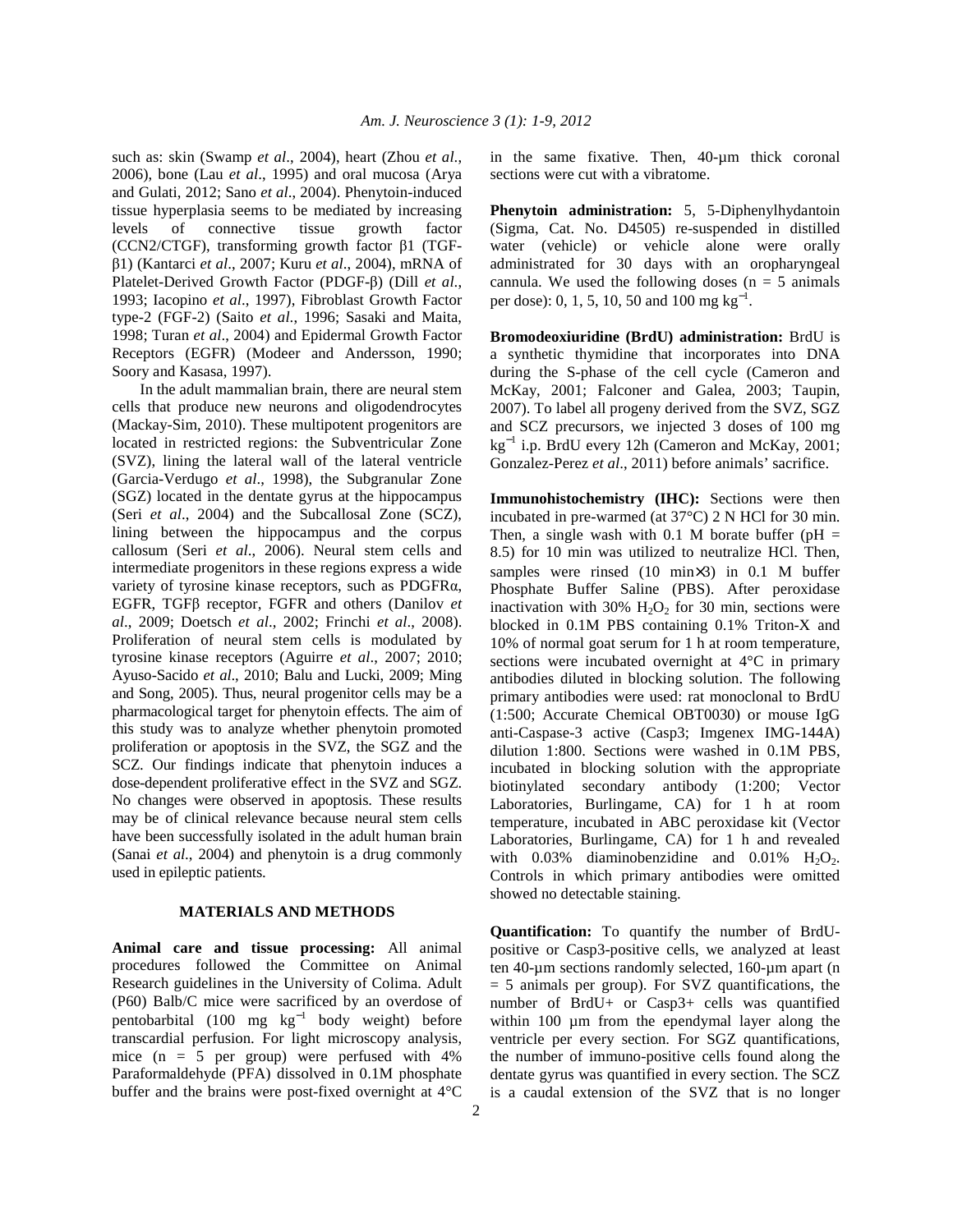associated to an open ventricle (Seri *et al*., 2006). For SCZ quantifications, the number of labeled cells around the ependymal cell layer was counted in all SCZ cavitations per each section. All the quantifications were made under a Zeiss microscope (Axio Observer D2, Germany) using a 100X oil-immersion objective (area of the microscopic field =  $0.025$  mm<sup>2</sup>). All quantifications were done by a researcher 'blinded' to group assignment. All data were expressed as means ± standard deviation. We used one-way ANOVA followed by the Tukey's *post-hoc* test. The  $p<0.05$ value was chosen to determine significant differences.

# **RESULTS**

 Phenytoin administration was well-tolerated and no side effects were observed at any of doses used throughout the study. We recorded the weight gain during phenytoin administration (Fig. 1) and did not find significant differences between the control-vehicle group vs. the phenytoin groups (ANOVA-Tukey,  $P = 0.63$ ). This suggested that the potential sedative effects of phenytoin did not change the body development of animals.

**The subventricular zone:** To characterize the effect of different concentrations of phenytoin on SVZ precursors, we delivered different doses of phenytoin  $(0, 1, 5, 10, 50, 100 \text{ mg kg}^{-1})$  and administrated 3 injections of 100 mg  $kg^{-1}$  of BrdU before sacrifice. After 30 days of phenytoin administration, we found no statistically significant differences in the number of BrdU+ cells in the group of 1 mg  $kg^{-1}$  of phenytoin (22.00±0.55 cells per field) as compared to the control group  $(16.62 \pm 2.07 \text{ cells per field})$  (Fig. 2). However statistically significant differences were found with the doses of 5 mg  $kg^{-1}$  (27.58±1.56 cells per field), 10 mg kg<sup>-1</sup> (28.42±2.09 cells per field), 50 mg kg<sup>-1</sup>  $(27.42\pm2.11$  cells per field) and 100 mg kg<sup>-1</sup> of phenytoin  $(24.90 \pm 1.11$  cells per field; p<0.05, ANOVA-Tukey's test) as compared to controls. Interestingly, upon 10 mg  $kg^{-1}$  of phenytoin no further changes in proliferation were observed.

 To analyze the apoptosis rate in the SVZ, we quantified the number of CASP3+ cells in this region. In all cases, we did not find statistically significant differences among groups: the control group  $(5.27 \pm 1.36)$ cells per field),  $1 \text{ mg kg}^{-1}$  (5.06±0.96 cells per field), 5 mg  $\text{kg}^{-1}$  (5.37±0.82 cells per field), 10 mg  $\text{kg}^{-1}$  $(5.30±1.22$  cells per field),  $50$  mg kg<sup>-1</sup>  $(6.83±1.85$  cells per field) and 100 mg  $\text{kg}^{-1}$  of phenytoin (13.14±3.45 cells per field; ANOVA-Tukey). Taken together these data suggests that phenytoin promotes proliferation of SVZ neural progenitors in a dose-dependent manner without changing the apoptosis rate in this region.



Fig. 1: Weight gain curve upon phenytoin administration. No statistically significant differences were found between the controlvehicle group vs. the phenytoin groups (ANOVA-Tukey,  $P = 0.63$ ). The lines represent the mean  $\pm$  standard deviation of each group

**The subgranular zone:** To characterize the effect of different concentrations of phenytoin on SGZ precursors, we orally delivered 0, 1, 5, 10, 50 and 100 mg  $kg^{-1}$  of phenytoin per day and administrated BrdU before sacrifice. At day 30th, we quantified the number of BrdU+ cells in the dentate gyrus in the hippocampus (Fig. 3). We found an increase in the number of BrdU+ cells in the SGZ with the dose of 10 mg  $kg^{-1}$  of phenytoin  $(5.87\pm0.34$  cells per field) as compared to controls  $(4.01\pm0.26$  cells per field; p<0.05, ANOVA–Tukey). Interestingly, no significant differences were observed with the doses of 1 mg  $(4.62\pm0.39 \text{ cells per field})$ , 5 mg kg<sup>-1</sup> (4.46±0.32 cells per field), 50 mg kg<sup>-1</sup> (4.04±0.24 cells per field) 100 mg  $kg^{-1}$  (4.39±0.20 cells per field) of phenytoin. We then quantify the number of CASP3+ cells in the SGZ. Our findings indicate that there are not statistical significant differences among groups: the control group (0.04±0.01 cells per field), 1 mg kg<sup>-1</sup> (0.08±0.02 cells per field), 5 mg kg<sup>-1</sup>  $(0.07\pm0.02$  cells per field), 10 mg kg<sup>-1</sup>  $(0.05 \pm 0.02)$ cells per field), 50 mg  $kg^{-1}$  (0.05±0.01 cells per field) and 100 mg  $kg^{-1}$  of phenytoin (0.09±0.02 cells per field; ANOVA-Tukey). These results suggest that only the dose of 10 mg  $kg^{-1}$  of phenytoin promotes proliferation of SGZ progenitors and that this drug did not change the apoptosis rate in this region.

**The subcallosal zone:** We finally characterize the effect of different concentrations of phenytoin on  $SCZ$  neural precursors. At day  $30<sup>th</sup>$ , we quantified the number of BrdU+ cells in the SCZ (Fig. 4).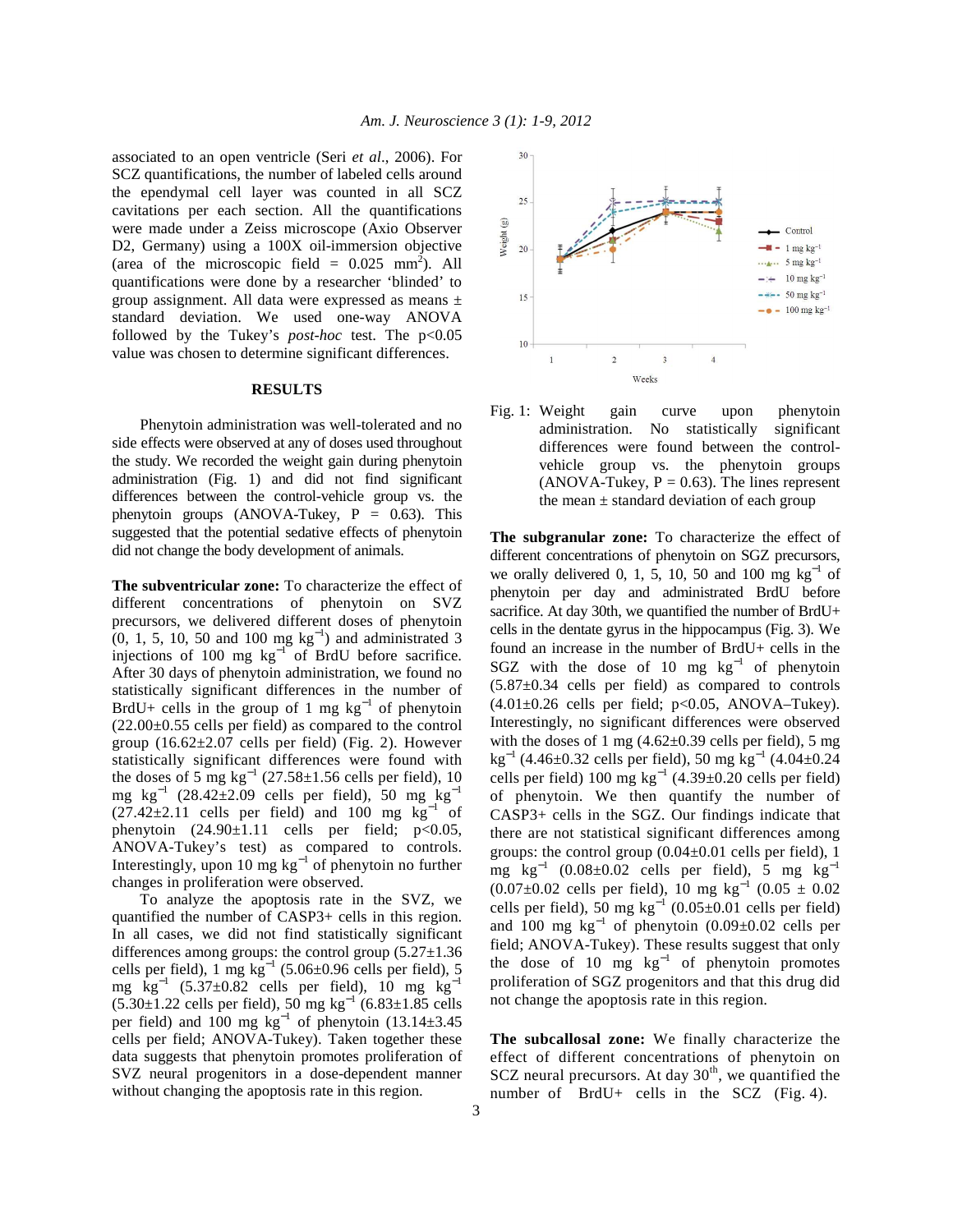|  | Am. J. Neuroscience 3 (1): 1-9, 2012 |  |  |  |  |
|--|--------------------------------------|--|--|--|--|
|--|--------------------------------------|--|--|--|--|



Fig. 2: BrdU+ cells in the adult SVZ in mice after 30 days of phenytoin or vehicle administration (A). The quantification of BrdU+ cells is summarized in the graph (B). The bars represent the mean  $\pm$  standard deviation. Arrows indicate some BrdU+ cells. V: ventricle; (\*)  $p = 0.05$  ANOVA-Tukey; (\*\*)  $p = 0.01$ ANOVA-Tukey. Scale bar  $= 200 \mu m$ 



Fig. 3: BrdU+ cells in the adult SGZ after 30 days of phenytoin or vehicle administration (A). The quantification of BrdU+ cells is summarized in the graph (B). The bars represent the mean ± standard deviation. Arrows indicate some BrdU+ cells. (\*)  $p = 0.05$  ANOVA-Tukey. Scale bar = 100 µm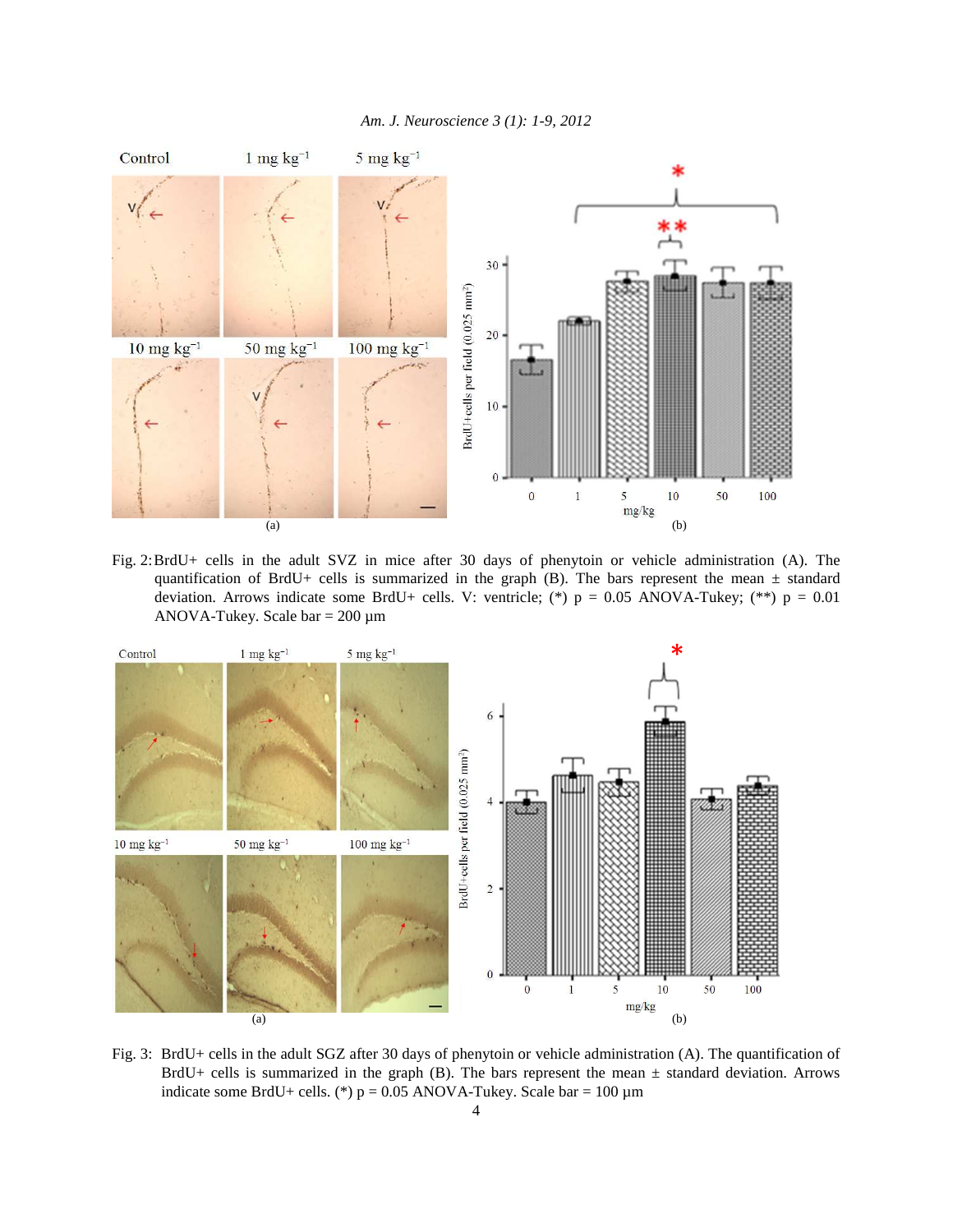

Fig. 4: BrdU+ cells in the adult SCZ after 30 days of phenytoin or vehicle administration (A). The quantification of BrdU+ cells is summarized in the graph  $(B)$ . The bars represent the mean  $\pm$  standard deviation. Arrows indicate some BrdU+ cells. No statistically significant differences were found among groups (ANOVA-Tukey). Scale bar =  $10 \mu m$ 

We did not find significant differences in the number of BrdU+ cells among groups: the control group  $(8.4\pm0.76$ cells per field), 1 mg  $kg^{-1}(7.8 \pm 0.82 \text{ cells per field})$ , 5 mg  $\text{kg}^{-1}$  (7.37±0.31 cells per field), 10 mg  $\text{kg}^{-1}$  (7.45±1.50 cells per field), 50 mg  $kg^{-1}$  (6.04±0.47 cells per field) and 100 mg kg<sup>−</sup><sup>1</sup> of phenytoin (7.88±0.48 cells per field). The analysis of CASP3+ cells in this region did not show statistical significant differences: the control group  $(0.04 \pm 0.02$  cells per field), 1 mg kg<sup>-1</sup>  $(0.03 \pm 0.01$  cells per field), 5 mg  $\text{kg}^{-1}$  (0.04±0.02 cells per field), 10 mg  $\text{kg}^{-1}$  (0.03±0.01 cells per field), 50 mg kg<sup>-1</sup> (0.04±0.03 cells per field) and 100 mg  $kg<sup>−1</sup>$  of phenytoin  $(0.01\pm0.01$  cells per field; ANOVA-Tukey). Taken together, our data suggest that phenytoin cannot induce changes in proliferation and apoptosis of the SCZ neural progenitors.

#### **DISCUSION**

 In this study, we show that: (1) Different doses of phenytoin did not alter weight gain in adult mice; (2) Phenytoin induces proliferation in the SVZ and the SGZ in a dose-dependent manner; (3) Phenytoin has no significant effect on the proliferation rate in the SCZ; and (4) No statistically significant changes on the apoptosis rate in any of the analyzed regions are induced by phenytoin. Taken together, these data indicate that phenytoin promotes proliferation in the main neurogenic niches of the adult brain *in vivo*  without changing the apoptosis rate.

 As described above, our findings indicated that different doses of phenytoin did not alter weight gain. Similar findings have been reported in Sprague Dawley® rats (Mowery *et al*., 2008). However, another report indicated that phenytoin administration at earlypostnatal stages reduced food intake and weight gain (Mowery *et al*., 2008). These changes were reversible when phenytoin supplementation was suspended or when administrated at older development stages (Mowery *et al*., 2008; Okada *et al*., 1997; 2001). Hence, this evidence suggests that the metabolism of phenytoin or its cellular receptors vary according to the age stages (Ogura *et al*., 2002).

 In our study, we quantified the number of BrdU+ cells along the SVZ. BrdU is a reliable proliferation marker that incorporates DNA during S phase and can be detected by immunohistochemistry (Kee *et al*., 2002; Taupin, 2007). The protocol and dose of BrdU administration used in this study has shown to reduce the false positive and lacks significant side effects (Cameron and McKay, 2001). Our findings indicated that the phenytoin-induced proliferative effect is observed from the dose of 5mg  $kg^{-1}$ , but it reaches a plateau at 10 mg kg<sup>-1</sup> of phenytoin in the SVZ. Interestingly, in the SGZ this drug shows proliferative effects only with 10 mg  $kg^{-1}$  of phenytoin. Proliferative effects of phenytoin have been described in several tissues, such as: Skin (Swamy *et al*., 2004), cardiomyocytes (Zhou *et al*., 2006), bone (Lau *et al*. 1995), bone marrow stem cells (Ohta *et al*., 1995) and oral mucosa (Sano *et al*., 2004). These effects seem to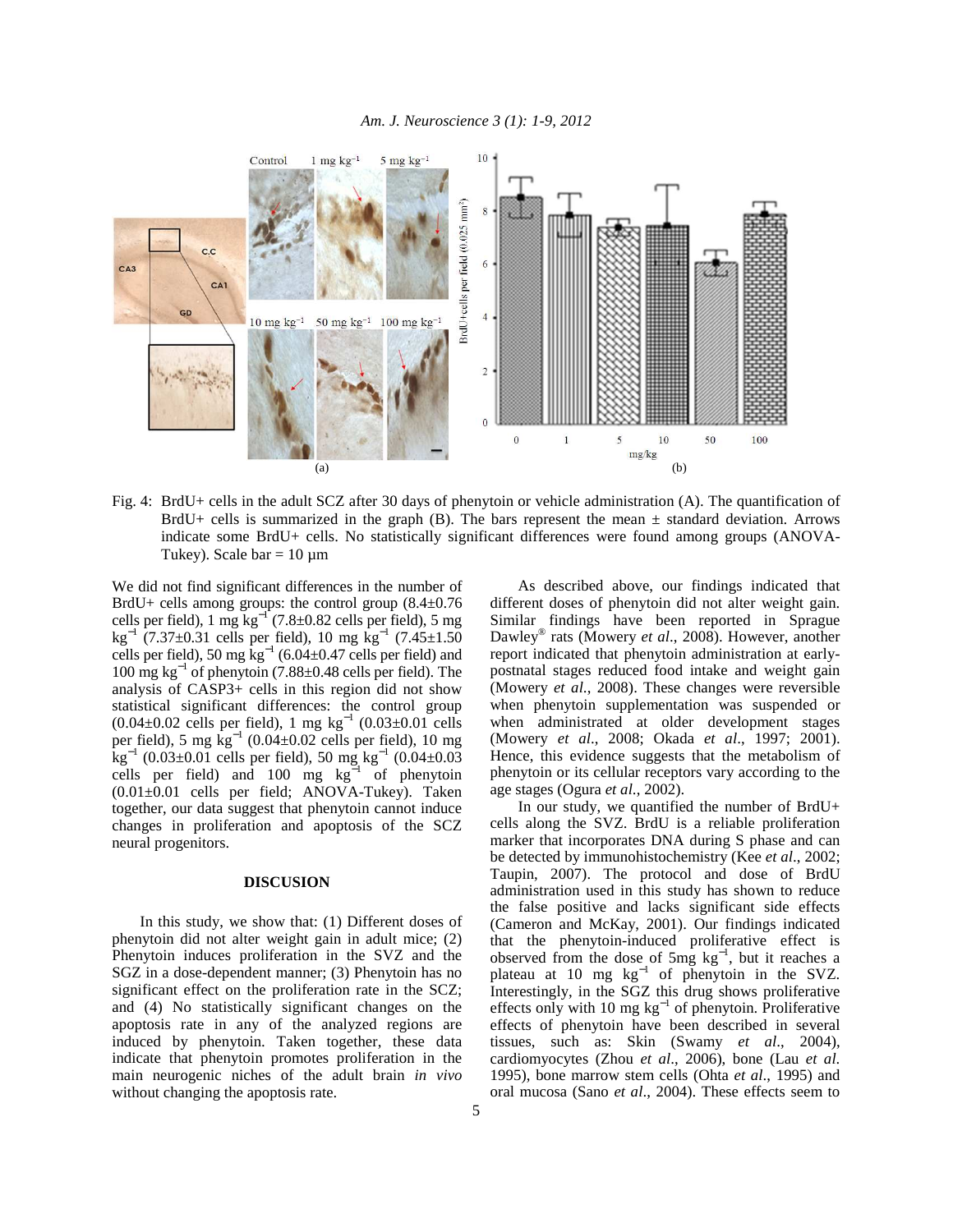be mediated by increasing c-jun levels and suppression of p44/42, which indicates that phenytoin can modify MAPK signaling pathway (Zhao *et al*., 2003).

 In addition, proliferative effects of phenytoin can be mediated by increasing levels of growth factors and cytokines (Okada *et al*., 2001), which modify the proliferation rate, apoptosis, migration and differentiation of neural stem cells (Alvarez-Palazuelos *et al*., 2011; Gonzalez-Perez *et al*., 2010). Oral administration of phenytoin in patients has shown to increase levels of osteocalcin, also known as Bone Gamma-Carboxyglutamic Acid-Containing Protein (BGLAP) (Koyama *et al*., 2000; Lau *et al*., 1995) and basic Fibroblast Growth Factor (FGF-2) (Saito *et al*., 1996; Sasaki and Maita, 1998; Turan *et al*., 2004). Other molecules associated with the phenytoin-induced proliferation are: bone morphogenetic protein 4 (BMP-4), endothelin 1 and Transforming Growth Factor β (TGF- β); (Koyama *et al*., 2000; Nakade *et al*., 1996; Sano *et al*., 2004).

 Phenytoin is also a competitive binding agonist of the Epidermal Growth Factor Receptor (EGFR) (Grenader *et al*., 2007) and increases the expression of EGFR (Modeer and Andersson, 1990). EGFR are highly expressed in the SVZ precursors (Doetsch *et al*., 2002) and control proliferation and migration of neural precursors in the adult SVZ (Gonzalez-Perez, 2010; Gonzalez-Perez *et al*., 2009). EGFR mitogenic effects are mediated through MAPK, Akt and IP3 downstream pathways (Gonzalez-Perez and Alvarez-Buylla, 2011; Jorissen *et al*., 2003). PI3K/AKT is involved in survivor and matures of oligodendrocytes in the early development of the central nervous system (Flores *et al*., 2008). Activation of EGFR activates PI3K/Akt signal transduction pathway that positively regulates Glycogen Synthase Kinase 3β (GSK-3β) (Zhang *et al*., 2002). In addition, EGFR stimulation of SVZ adult precursors promotes oligodendrogenesis and arrests neurogenesis (Gonzalez-Perez, 2010; Gonzalez-Perez and Alvarez-Buylla, 2011; Gonzalez-Perez *et al*., 2009). Since EGFR signaling has been related to brain tumor progression (Jorissen *et al*., 2003), the role of phenytoin in tumorigenesis remains to be elucidated.

 This study indicates that cell proliferation in the dentate gyrus were only noticeable with the dose of 10 mg kg<sup>-1</sup> of phenytoin, whereas no significant differences were observed in the SCZ. Interestingly, in our study higher doses of phenytoin induced no proliferation in neuronal SGZ precursors. We hypothesize that regional differences may be due to different levels of EGFR expression in the neural precursor of the SGZ and SCZ as compared to the SVZ (Seri *et al*., 2004; 2006). Therefore, phenytoin may be exerting some differential proliferative effect on these regions. Dual effects of phenytoin have been previously

described that, at certain doses, it reduce cerebral monoamines (Vazquez *et al*., 2003). On this regard, serotonin modulates the proliferation of SGZ precursors (Sahay and Hen, 2008; Warner-Schmidt and Duman, 2006). Therefore, high doses of phenytoin can reduce the levels of serotonin (Okada *et al*., 1997) that, in turn, decrease cell proliferation into the SGZ. Remarkably, another anticonvulsant drug, magnesium valproate, has shown either proliferation or apoptosis, depending on the dose used on microglial cells and neuronal precursors (Dragunow *et al*., 2006). Phenytoin also increases the levels of Adrenocorticotropic Hormone (ACTH) and corticosterone (Okada *et al*., 2001), probably mediated by the P450 cytochrome enzyme system (Putignano *et al*., 1998), which reduce proliferation of SGZ precursors (Gonzalez-Perez *et al*., 2011; Nichols *et al*., 2005). Therefore, high levels of glucocorticoids induced by phenytoin may also modify the proliferation rate of neural precursors in the dentate gyrus.

 In addition, our data indicate that phenytoin did not induce changes in the number of CASP3+ cells in any of the analyzed regions, which suggest that the increase in the number of BrdU+ cells is not due to a reduction in apoptosis rate. Similar findings have been reported in epithelial cells from oral mucosa (Kantarci *et al*., 2007). However, other anticonvulsants have shown to induce apoptosis in microglia, which suggest that apoptosis induction is probably related to intrinsic drug metabolism (Dragunow *et al*., 2006).

 There are several questions that remain to be elucidated, such as: (1) what kind of cell types proliferate in the SVZ and the SGZ; (2) Do these cells remain in the brain parenchyma; (3) Do they differentiate in the brain parenchyma; If so, (3) Do they play a functional role into the brain. In addition, it would be interesting to test the phenytoin in experimental models of disease (Anderson *et al*., 2008; Jqamadze *et al.*, 2012). Therefore further studies are needed to address these questions

#### **CONCLUSION**

 Phenytoin induces cell proliferation of neural precursors in the SVZ in the forebrain and the SGZ in the dentate gyrus in a dose-dependent manner, without changing apoptosis rates of these neurogenic niches. Whether phenytoin may promote proliferation in the human brain remains to be elucidated

# **ACKNOWLEDGEMENT**

 A.Y.G-C was supported by CONACyT's doctoral fellowship (214282). O.G-P was supported by grants from the Consejo Nacional de Ciencia y Tecnologia (CONACyT; CB-2008-101476) and The National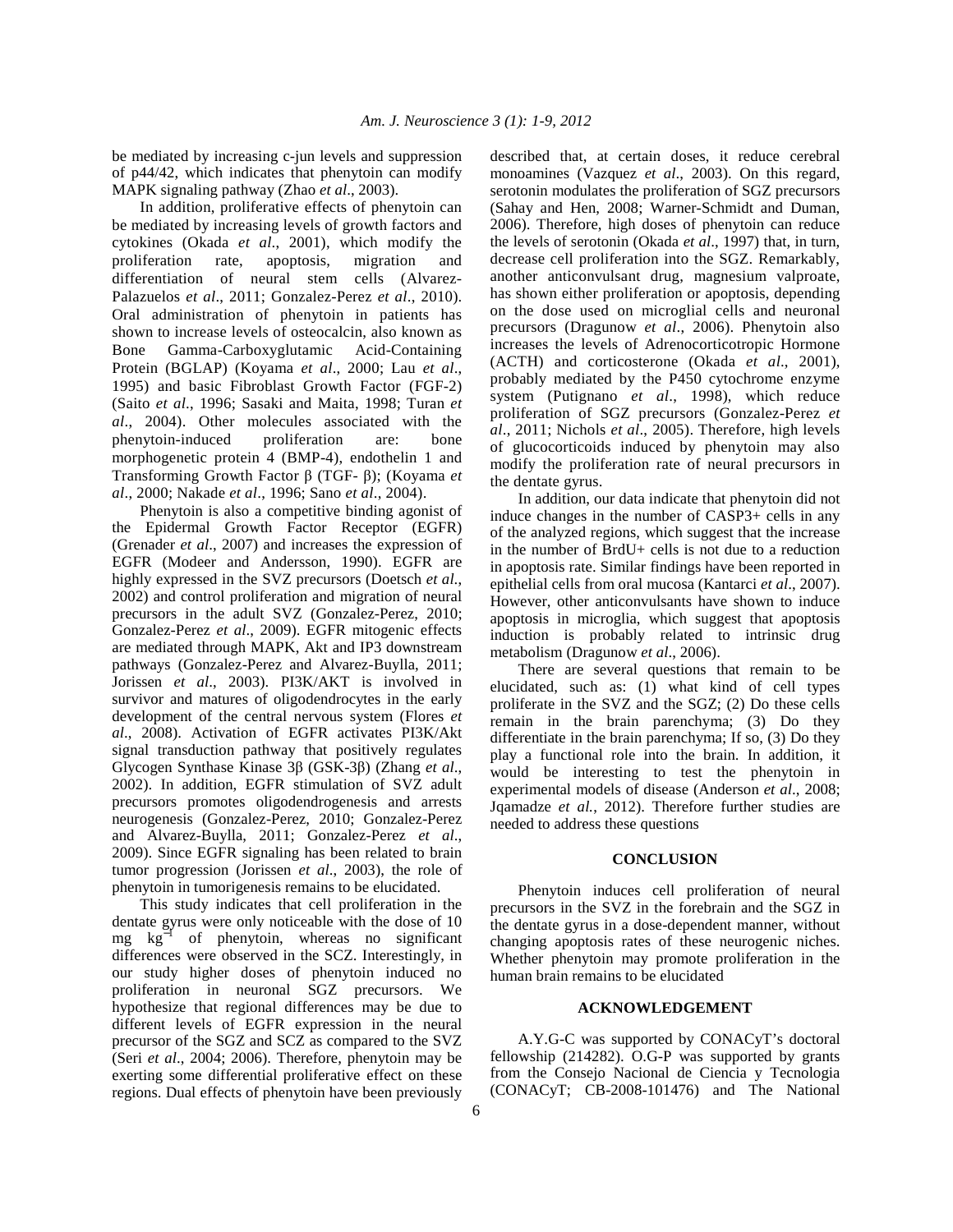Institute of Health and the National Institute of Neurological Disorders and Stroke (NIH/NINDS; R01 NS070024).

# **REFERENCES**

- Abuhamed, M., X. Bo, K. Xia, Y. Fang and L. Long, 2008. Voltaged-gated channels as causative agents for epilepsies. Am. J. Immunol., 4: 43-50. DOI: 10.3844/ajisp.2008.43.50
- Aguirre, A., J.L. Dupree, J.M. Mangin and V. Gallo 2007. A functional role for EGFR signaling in myelination and remyelination. Nat. Neurosci., 10: 990-1002. PMID: 17618276
- Aguirre, A., M.E. Rubio and V. Gallo 2010. Notch and EGFR pathway interaction regulates neural stem cell number and self-renewal. Nature, 467: 323- 327. PMID: 20844536
- Alvarez-Palazuelos, L.E., M.S. Robles-Cervantes, G. Castillo-Velazquez, M. Rivas-Souza and R.E. Gonzalez-Castaneda *et al*., 2011. Regulation of neural stem cell in the human SVZ by trophic and morphogenic factors. Curr. Signal Transduct. Ther., 6: 320-326. PMID: 22053150
- Anderson, P., Hooker, B. and R.M. Herbert, 2008. Bridgin from cells to cognition in autism pathoshysiology: Biological pathways to detective brain function and plasticity. Am. J. Biochem. Biotechnol., 4: 167-176. DOI 10.3844/ajbbsp.2008.167.176
- Arya, R. and S. Gulati, 2012. Phenytoin-induced gingival overgrowth. Acta Neurol. Scand, 125: 149-155. PMID: 21651505
- Ayuso-Sacido, A., J.A. Moliterno, S. Kratovac, G.S. Kapoor and D.M. O'Rourke *et al*., 2010. Activated EGFR signaling increases proliferation, survival and migration and blocks neuronal differentiation in post-natal neural stem cells. J. Neurooncol., 97: 323-337. PMID: 19855928
- Balu, D.T. and I. Lucki, 2009. Adult hippocampal neurogenesis: Regulation, functional implications and contribution to disease pathology. Neurosci. Biobehav. Rev., 33: 232-252. PMID: 18786562
- Cameron, H.A. and R.D. McKay, 2001. Adult neurogenesis produces a large pool of new granule cells in the dentate gyrus. J. Comput. Neurol., 435: 406-417. PMID: 11406822
- Cornacchio, A.L., J.G. Burneo and C.E. Aragon, 2011. The effects of antiepileptic drugs on oral health. J. Can Dent. Assoc., 77: b140- b140. PMID: 22260801
- Danilov, A.I., W. Gomes-Leal, H. Ahlenius, Z. Kokaia and E. Carlemalm *et al*., 2009. Ultrastructural and antigenic properties of neural stem cells and their progeny in adult rat subventricular zone. Glia, 57: 136-152. PMID: 18709646
- Dill, R.E., E.K. Miller, T. Weil, S. Lesley and G.R. Farmer *et al*., 1993. Phenytoin increases gene expression for platelet-derived growth factor B chain in macrophages and monocytes. J. Periodontol., 64: 169-173. PMID: 8463938
- Doetsch, F., L. Petreanu, I. Caille, J.M. Garcia-Verdugo and A. Alvarez-Buylla 2002. EGF converts transitamplifying neurogenic precursors in the adult brain into multipotent stem cells. Neuron, 36: 1021- 1034. PMID: 12495619
- Dragunow, M., J.M. Greenwood, R.E. Cameron, P.J. Narayan and S.J. O'Carroll *et al*., 2006. Valproic acid induces caspase 3-mediated apoptosis in microglial cells. Neuroscience, 140: 1149-1156. PMID: 16600518
- Escueta, A.V. and S.H. Appel, 1971. Diphenylhydantoin and potassium transport in isolated nerve terminals. J. Clin. Invest., 50: 1977- 1984. PMID: 4254679
- Eyer, F., N. Felgenhauer, R. Pfab, K. Thurmel and T. Zilker, 2008. Treatment of severe intravenous phenytoin overdose with hemodialysis and hemoperfusion. Med. Sci. Monit., 14: CS145- CS148. PMID: 19043374
- Falconer, E.M. and L.A. Galea, 2003. Sex differences in cell proliferation, cell death and defensive behavior following acute predator odor stress in adult rats. Brain Res., 975: 22-36. PMID: 12763590
- Flores, A.I., S.P. Narayanan, E.N. Morse, H.E. Shick and X. Yin *et al*., 2008. Constitutively active Akt induces enhanced myelination in the CNS. J. Neurosci., 28: 7174-7183. PMID: 18614687
- Frinchi, M., A. Bonomo, A. Trovato-Salinaro, D.F. Condorelli and K. Fuxe *et al*., 2008. Fibroblast growth factor-2 and its receptor expression in proliferating precursor cells of the subventricular zone in the adult rat brain. Neurosci Lett., 447: 20- 25. PMID: 18835325
- Garcia-Verdugo, J.M., F. Doetsch, H. Wichterle, D.A. Lim and A. Alvarez-Buylla, 1998. Architecture and cell types of the adult subventricular zone: In search of the stem cells. J. Neurobiol., 36: 234-248. PMID: 9712307
- Gonzalez-Perez, O., R. Romero-Rodriguez, M. Soriano-Navarro, J.M. Garcia-Verdugo and A. Alvarez-Buylla, 2009. Epidermal growth factor induces the progeny of subventricular zone type B cells to migrate and differentiate into oligodendrocytes. Stem Cells, 27: 2032-2043. PMID: 19544429
- Gonzalez-Perez, O., 2010. Immunological regulation of the central nervous system: From physiological to pathological processes. Curr Immunol Rev., 6: 3- 149. PMID: 21331350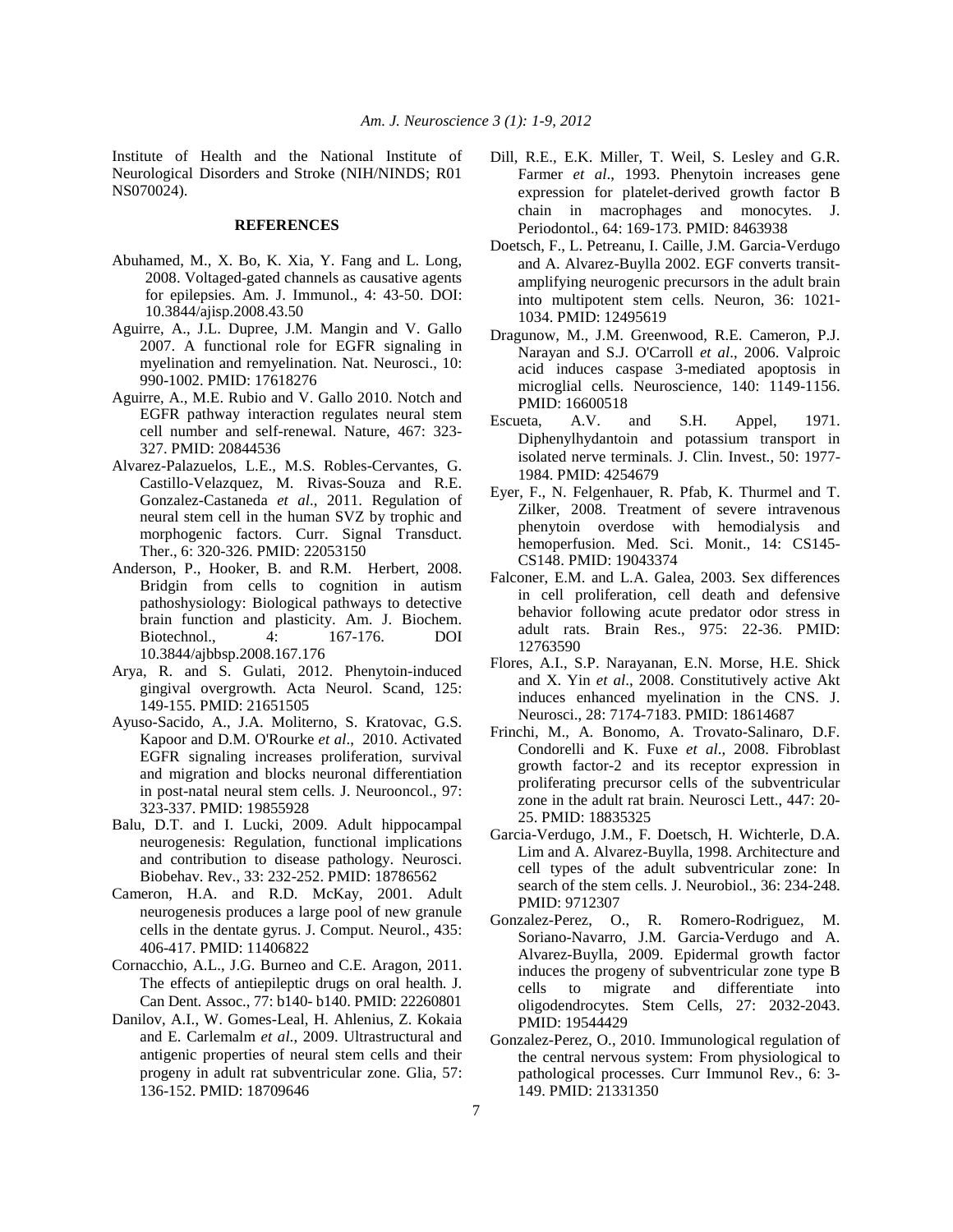- Gonzalez-Perez, O. and A. Alvarez-Buylla, 2011. Oligodendrogenesis in the subventricular zone and the role of epidermal growth factor. Brain Res. Rev., 67: 147-156. PMID: 21236296
- Gonzalez-Perez, O., O. Chavez-Casillas, F. Jauregui-Huerta, V. Lopez-Virgen and J. Guzman-Muniz *et al*., 2011. Stress by noise produces differential effects on the proliferation rate of radial astrocytes and survival of neuroblasts in the adult subgranular zone. Neurosci. Res., 70: 243-250. PMID: 21514330
- Gonzalez-Perez, O., A. Quinones-Hinojosa and J.M. Garcia-Verdugo, 2010. Immunological control of adult neural stem cells. J. Stem Cells, 5: 23-31. PMID: 20861925
- Grenader, T., M. Gipps, L. Shavit and A. Gabizon, 2007. Significant drug interaction: Phenytoin toxicity due to erlotinib. Lung Cancer, 57: 404- 406. PMID: 17383767
- Iacopino, A.M., D. Doxey, C.W. Cutler, S. Nares, K. Stoever and J. Fojt *et al*., 1997. Phenytoin and cyclosporine A specifically regulate macrophage phenotype and expression of platelet-derived growth factor and interleukin-1 in vitro and *in vivo*: possible molecular mechanism of drug-induced gingival hyperplasia. J. Periodontol., 68: 73-83. PMID: 9029455
- Jenkins, R.B. and A.C. Ratner, 1972. Diphenylhydantoin and acne. N. Engl. J. Med., 287: 3-148. PMID: 4260678
- Jorissen, R.N., F. Walker, N. Pouliot, T.P. Garrett and C.W. Ward *et al*., 2003. Epidermal growth factor receptor: Mechanisms of activation and signalling. Exp. Cell Res., 284: 31-53. PMID: 12648464
- Jqamadze, D., J. Bergen, D. Stone, J.H. Jang and D.V. Schaffer *et al*., 2012. Colloids as mobile sustratos for the implantation and differentiation neurons into the mammalian brain. Plos One., 7: e30293 e30293. PMID: 22295079
- Kaindl, A.M., S. Asimiadou, D. Manthey, M.V. Hagen and L. Turski *et al*., 2006. Antiepileptic drugs and the developing brain. Cell Mol. Life Sci., 63: 399- 413. PMID: 16389461
- Kantarci, A., P. Augustin, E. Firatli, M.C. Sheff and H. Hasturk *et al*., 2007. Apoptosis in gingival overgrowth tissues. J. Dent. Res., 86: 888-892. PMID: 17720861
- Kee, N., S. Sivalingam, R. Boonstra and J.M. Wojtowicz, 2002. The utility of Ki-67 and BrdU as proliferative markers of adult neurogenesis. J. Neurosci. Methods, 115: 97-105. PMID: 11897369
- Koyama, H., O. Nakade, T. Saitoh, T. Takuma and T. Kaku 2000. Evidence for the involvement of bone morphogenetic protein-2 in phenytoin-stimulated osteocalcin secretion in human bone cells. Arch. Oral. Biol., 45: 647-655. PMID: 10869476
- Kuru, L., S. Yilmaz, B. Kuru, K.N. Kose and U. Noyan, 2004. Expression of growth factors in the gingival crevice fluid of patients with phenytoin-induced gingival enlargement. Arch Oral. Biol., 49: 945- 950. PMID: 15353252
- Lau, K.H., O. Nakade, B. Barr, A.K. Taylor and K. Houchin *et al*., 1995. Phenytoin increases markers of osteogenesis for the human species *in vitro* and *in vivo*. J. Clin. Endocrinol. Metab., 80: 2347-2353. PMID: 7629228
- Mackay-Sim, A., 2010. Stem cells and their niche in the adult olfactory mucosa. Arch Ital Biol., 148: 47-58. PMID: 20830968
- Ming, G.L. and H. Song, 2005. Adult neurogenesis in the mammalian central nervous system. Ann. Rev. Neurosci., 28: 223-250. PMID: 16022595
- Modeer, T. and G. Andersson, 1990. Regulation of epidermal growth factor receptor metabolism in gingival fibroblasts by phenytoin *in vitro*. J. Oral. Pathol. Med., 19: 188-191. PMID: 2366206
- Mowery, T.M., A.L. McDowell and P.E. Garraghty, 2008. Chronic developmental exposure to phenytoin has long-term behavioral consequences. Int. J. Dev. Neurosci., 26: 401-407. PMID: 18455350
- Nakade, O., D.J. Baylink and K.H. Lau, 1996. Osteogenic actions of phenytoin in human bone cells are mediated in part by TGF-beta 1. J Bone Miner Res., 11: 1880-1888. PMID: 8970889
- Nichols, N.R., D. Agolley, M. Zieba and N. Bye, 2005. Glucocorticoid regulation of glial responses during hippocampal neurodegeneration and regeneration. Brain Res. Brain Res. Rev., 48: 287-301. PMID: 15850668
- Ogura, H., M. Yasuda, S. Nakamura, H. Yamashita and Mikoshiba *et al*., 2002. Neurotoxic damage of granule cells in the dentate gyrus and the cerebellum and cognitive deficit following neonatal administration of phenytoin in mice. J. Neuropathol. Exp. Neurol., 61: 956-967. PMID: 12430712
- Ohmori, H., H. Ogura, M. Yasuda, S. Nakamura and T. Hatta *et al*., 1999. Developmental neurotoxicity of phenytoin on granule cells and Purkinje cells in mouse cerebellum. J. Neurochem., 72: 1497-1506. PMID: 10098854
- Ohta, T., J.E. Wergedal, T. Matsuyama, D.J. Baylink and K.H. Lau, 1995. Phenytoin and fluoride act in concert to stimulate bone formation and to increase bone volume in adult male rats. Calcif Tissue Int., 56: 390-397. PMID: 7621347